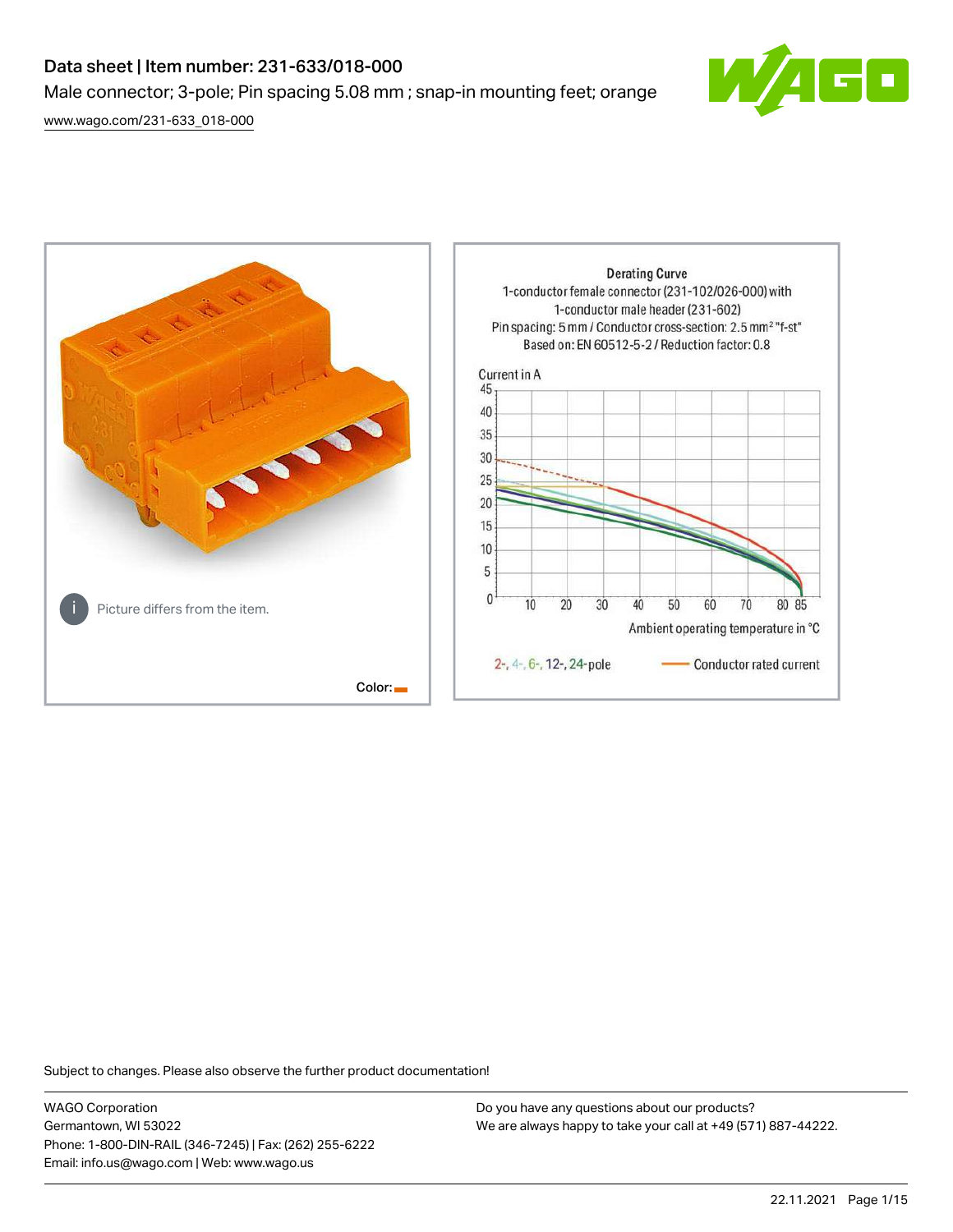



```
L = (pole no. -1) x pin spacing +8.2 mm
```
 $L_1 = L - 1.7$  mm

 $L_2 = L - 1.2$  mm

#### Item description

- $\blacksquare$ Universal connection for all conductor types
- Easy cable pre-assembly and on-unit wiring via vertical and horizontal CAGE CLAMP<sup>®</sup> actuation  $\blacksquare$
- $\blacksquare$ For wire-to-wire and board-to-wire connections
- $\blacksquare$ Versions available with snap-in mounting feet or flanges for panel or through-panel mounting

Subject to changes. Please also observe the further product documentation!

WAGO Corporation Germantown, WI 53022 Phone: 1-800-DIN-RAIL (346-7245) | Fax: (262) 255-6222 Email: info.us@wago.com | Web: www.wago.us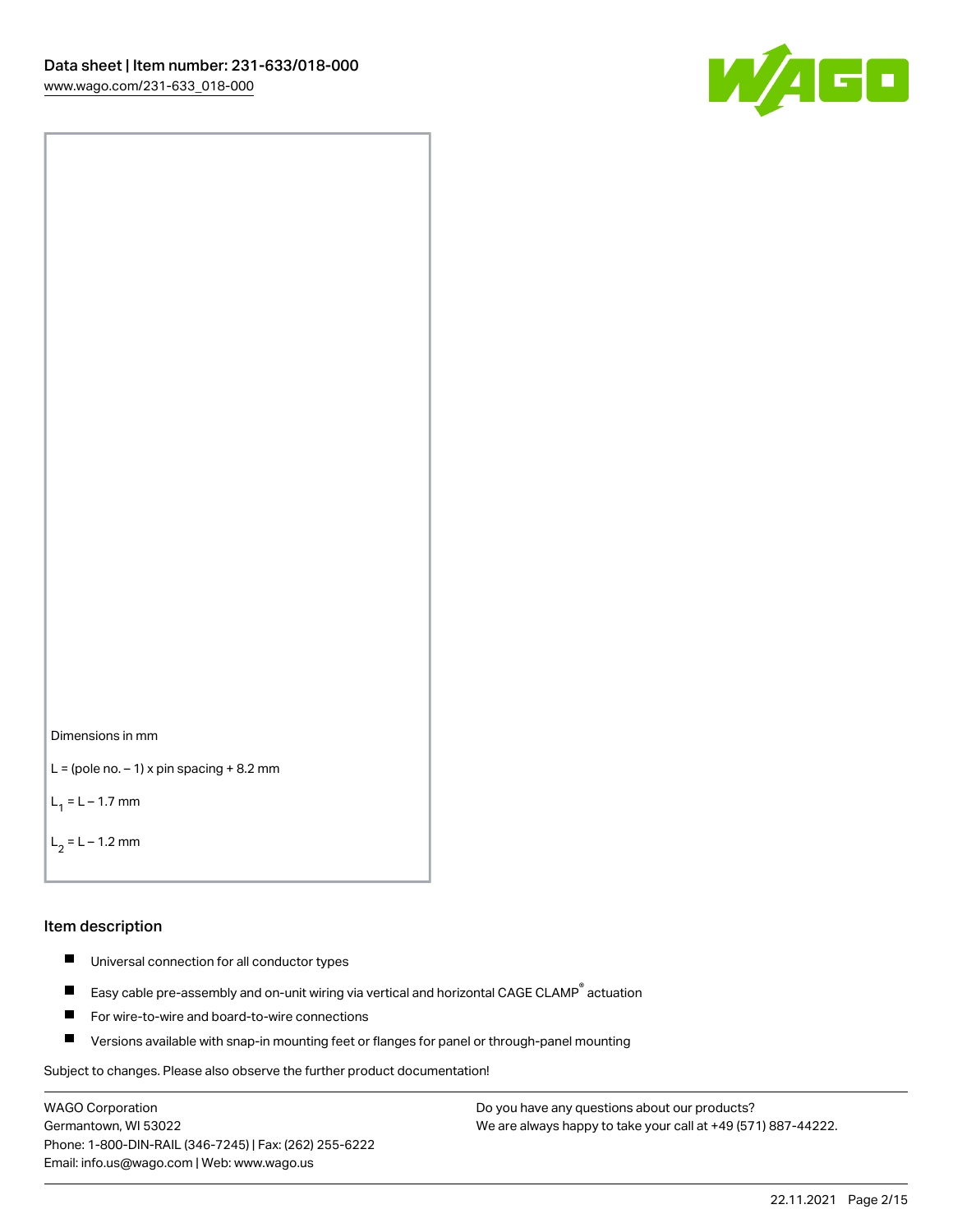W/AGO

 $\blacksquare$ With coding fingers

#### Data Notes

| Safety information 1 | The <i>MCS - MULTI CONNECTION SYSTEM</i> includes connectors<br>without breaking capacity in accordance with DIN EN 61984. When<br>used as intended, these connectors must not be connected<br>/disconnected when live or under load. The circuit design should<br>ensure header pins, which can be touched, are not live when<br>unmated. |
|----------------------|--------------------------------------------------------------------------------------------------------------------------------------------------------------------------------------------------------------------------------------------------------------------------------------------------------------------------------------------|
| Variants:            | Other pole numbers<br>Gold-plated or partially gold-plated contact surfaces<br>Other versions (or variants) can be requested from WAGO Sales or<br>configured at https://configurator.wago.com/                                                                                                                                            |

# Electrical data

# IEC Approvals

| Ratings per                 | IEC/EN 60664-1                                                       |
|-----------------------------|----------------------------------------------------------------------|
| Rated voltage (III / 3)     | 320 V                                                                |
| Rated surge voltage (III/3) | 4 <sub>k</sub> V                                                     |
| Rated voltage (III/2)       | 320 V                                                                |
| Rated surge voltage (III/2) | 4 <sub>k</sub> V                                                     |
| Nominal voltage (II/2)      | 630 V                                                                |
| Rated surge voltage (II/2)  | 4 <sub>k</sub> V                                                     |
| Rated current               | 12A                                                                  |
| Legend (ratings)            | (III / 2) $\triangleq$ Overvoltage category III / Pollution degree 2 |

# UL Approvals

| Approvals per                  | UL 1059 |
|--------------------------------|---------|
| Rated voltage UL (Use Group B) | 300 V   |
| Rated current UL (Use Group B) | 15 A    |
| Rated voltage UL (Use Group D) | 300 V   |
| Rated current UL (Use Group D) | 10 A    |

# Ratings per UL

| Rated voltage UL 1977 | 600 V |
|-----------------------|-------|
| Rated current UL 1977 |       |

| <b>WAGO Corporation</b>                                | Do you have any questions about our products?                 |
|--------------------------------------------------------|---------------------------------------------------------------|
| Germantown. WI 53022                                   | We are always happy to take your call at +49 (571) 887-44222. |
| Phone: 1-800-DIN-RAIL (346-7245)   Fax: (262) 255-6222 |                                                               |
| Email: info.us@wago.com   Web: www.wago.us             |                                                               |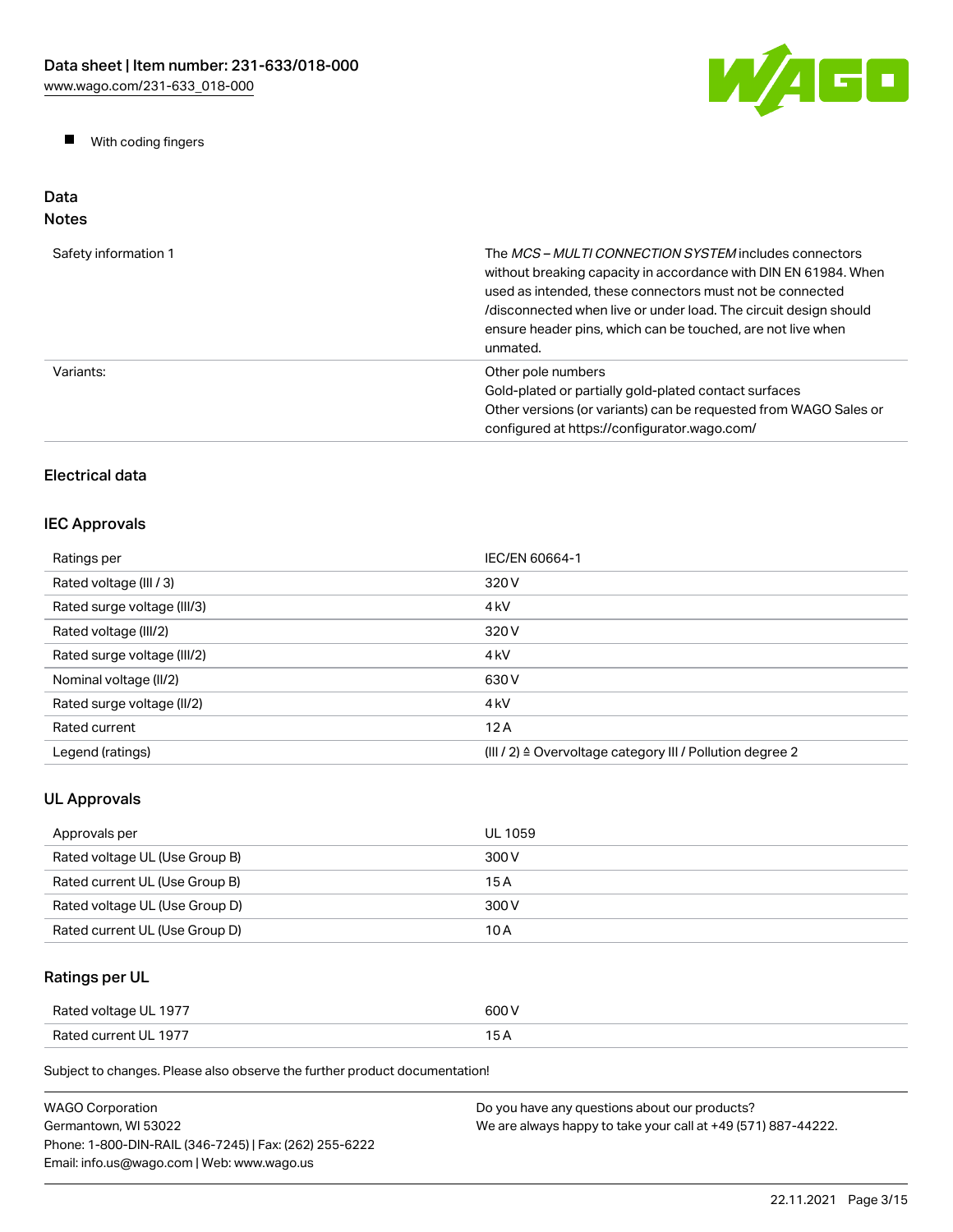

## CSA Approvals

| Approvals per                   | CSA   |
|---------------------------------|-------|
| Rated voltage CSA (Use Group B) | 300 V |
| Rated current CSA (Use Group B) | 15 A  |
| Rated voltage CSA (Use Group D) | 300 V |
| Rated current CSA (Use Group D) | 10 A  |

## Connection data

| Total number of connection points |  |
|-----------------------------------|--|
| Total number of potentials        |  |
| Number of connection types        |  |
| Number of levels                  |  |

#### Connection 1

| Connection technology                             | CAGE CLAMP®                            |
|---------------------------------------------------|----------------------------------------|
| Actuation type                                    | Operating tool                         |
| Solid conductor                                   | $0.082.5$ mm <sup>2</sup> / 28  12 AWG |
| Fine-stranded conductor                           | $0.082.5$ mm <sup>2</sup> / 28  12 AWG |
| Fine-stranded conductor; with insulated ferrule   | $0.251.5$ mm <sup>2</sup>              |
| Fine-stranded conductor; with uninsulated ferrule | $0.252.5$ mm <sup>2</sup>              |
| Strip length                                      | $89$ mm / 0.31  0.35 inch              |
| Number of poles                                   | 3                                      |
| Conductor entry direction to mating direction     | 0°                                     |

# Physical data

| Pin spacing             | 5.08 mm / 0.2 inch    |
|-------------------------|-----------------------|
| Width                   | 18.44 mm / 0.726 inch |
| Height                  | 18.8 mm / 0.74 inch   |
| Height from the surface | 14.3 mm / 0.563 inch  |
| Depth                   | 27.5 mm / 1.083 inch  |

## Mechanical data

| Housing sheet thickness | $0.6$ 1.2 mm / 0.024 $$ 0.047 inch |
|-------------------------|------------------------------------|
| Mounting type           | Snap-in foot                       |
| Mounting type           | Panel mounting                     |

| <b>WAGO Corporation</b>                                | Do you have any questions about our products?                 |
|--------------------------------------------------------|---------------------------------------------------------------|
| Germantown, WI 53022                                   | We are always happy to take your call at +49 (571) 887-44222. |
| Phone: 1-800-DIN-RAIL (346-7245)   Fax: (262) 255-6222 |                                                               |
| Email: info.us@wago.com   Web: www.wago.us             |                                                               |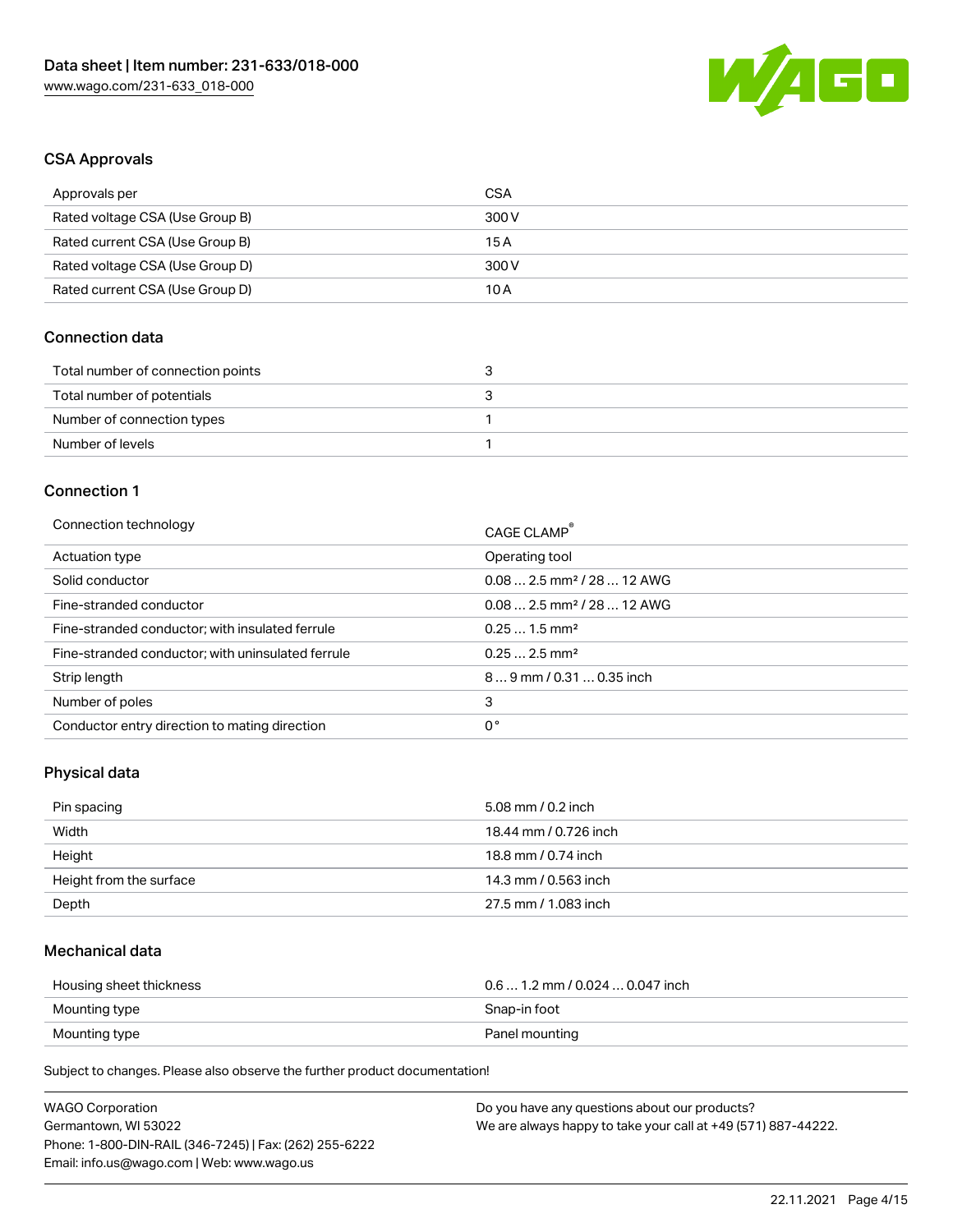

#### Plug-in connection

| Contact type (pluggable connector) | Male connector/plug |
|------------------------------------|---------------------|
| Connector (connection type)        | for conductor       |
| Mismating protection               | No                  |
| Locking of plug-in connection      | Without             |

## Material data

| Color                       | orange                                  |
|-----------------------------|-----------------------------------------|
| Material group              |                                         |
| Insulation material         | Polyamide (PA66)                        |
| Flammability class per UL94 | V0                                      |
| Clamping spring material    | Chrome nickel spring steel (CrNi)       |
| Contact material            | Electrolytic copper ( $E_{\text{Cu}}$ ) |
| Contact plating             | tin-plated                              |
| Fire load                   | $0.088$ MJ                              |
| Weight                      | 4.7 g                                   |

#### Environmental requirements

| Limit temperature range<br>the contract of the contract of the contract of the contract of the contract of the contract of the contract of | $-60+100 °C$ |  |
|--------------------------------------------------------------------------------------------------------------------------------------------|--------------|--|
|--------------------------------------------------------------------------------------------------------------------------------------------|--------------|--|

# Commercial data

| Product Group         | 3 (Multi Conn. System) |
|-----------------------|------------------------|
| PU (SPU)              | 100 Stück              |
| Packaging type        | box                    |
| Country of origin     | DE                     |
| <b>GTIN</b>           | 4044918284547          |
| Customs tariff number | 8536694040             |

#### Approvals / Certificates

## Country specific Approvals

| Logo | Approval                               | <b>Additional Approval Text</b> | Certificate<br>name |
|------|----------------------------------------|---------------------------------|---------------------|
|      | CВ<br>DEKRA Certification B.V.         | IEC 61984                       | NL-39756            |
|      | <b>CSA</b><br>DEKRA Certification B.V. | C <sub>22.2</sub>               | 1466354             |

| <b>WAGO Corporation</b>                                | Do you have any questions about our products?                 |
|--------------------------------------------------------|---------------------------------------------------------------|
| Germantown, WI 53022                                   | We are always happy to take your call at +49 (571) 887-44222. |
| Phone: 1-800-DIN-RAIL (346-7245)   Fax: (262) 255-6222 |                                                               |
| Email: info.us@wago.com   Web: www.wago.us             |                                                               |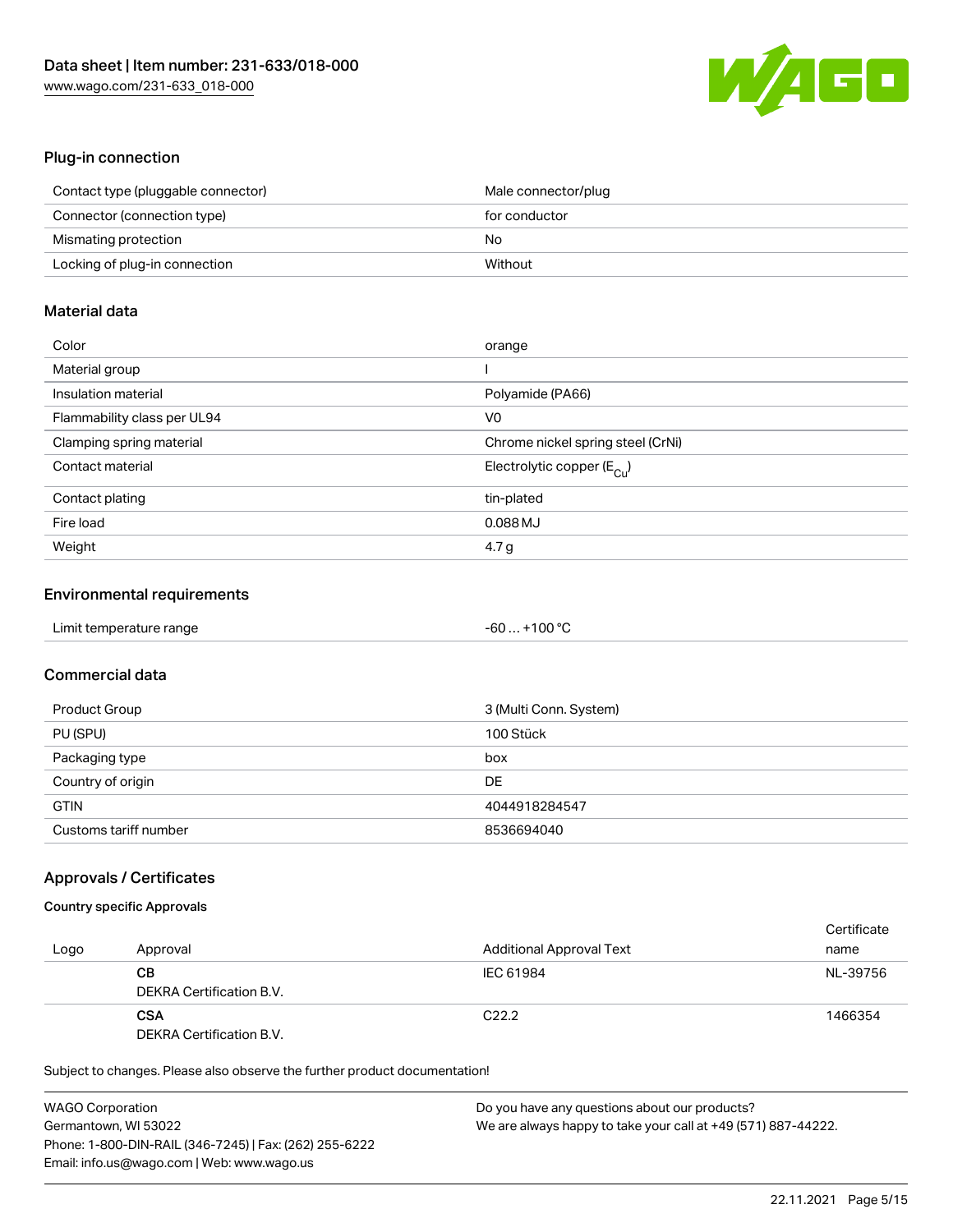



KEMA/KEUR DEKRA Certification B.V.

EN 61984 2190761.01

#### Ship Approvals

KEMA

|               |                                                         |                                 | Certificate                       |
|---------------|---------------------------------------------------------|---------------------------------|-----------------------------------|
| Logo          | Approval                                                | <b>Additional Approval Text</b> | name                              |
| ABS           | <b>ABS</b><br>American Bureau of Shipping               |                                 | $19-$<br>HG1869876-<br><b>PDA</b> |
| <b>BUREAU</b> | BV<br>Bureau Veritas S.A.                               | <b>IEC 60998</b>                | 11915/D0<br>BV                    |
|               | <b>DNV GL</b><br>Det Norske Veritas, Germanischer Lloyd | $\overline{\phantom{a}}$        | TAE000016Z                        |
|               |                                                         |                                 |                                   |

#### UL-Approvals

|                            |                                             |                                 | Certificate |
|----------------------------|---------------------------------------------|---------------------------------|-------------|
| Logo                       | Approval                                    | <b>Additional Approval Text</b> | name        |
|                            | UL                                          | <b>UL 1977</b>                  | E45171      |
| $\boldsymbol{\mathcal{A}}$ | UL International Germany GmbH               |                                 |             |
| 8                          | <b>UR</b><br>Underwriters Laboratories Inc. | <b>UL 1059</b>                  | E45172      |
|                            |                                             |                                 |             |

#### **Counterpart**

| ltem no.231-303/026-000                                                            |                              |
|------------------------------------------------------------------------------------|------------------------------|
| Female plug; 3-pole; 12 AWG max; pin spacing 5.08 mm; 1 conductor per pole; orange | www.wago.com/231-303/026-000 |

Subject to changes. Please also observe the further product documentation!

WAGO Corporation Germantown, WI 53022 Phone: 1-800-DIN-RAIL (346-7245) | Fax: (262) 255-6222 Email: info.us@wago.com | Web: www.wago.us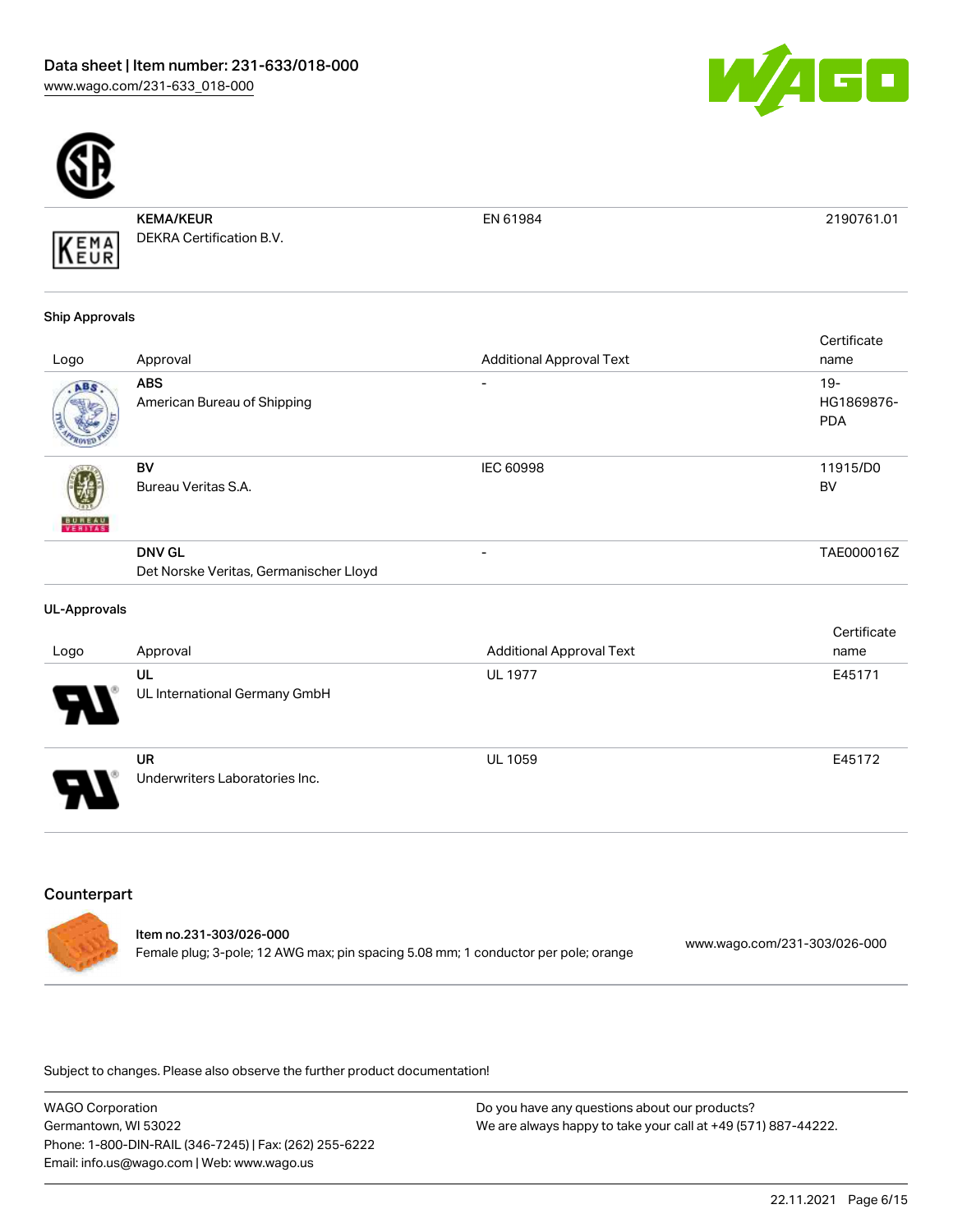

#### Optional accessories

#### Mounting

| Mounting accessories  |                                                                                                                                                         |                                  |
|-----------------------|---------------------------------------------------------------------------------------------------------------------------------------------------------|----------------------------------|
|                       | Item no.: 209-137<br>Mounting adapter; can be used as end stop; 6.5 mm wide; gray                                                                       | www.wago.com/209-137             |
| Marking accessories   |                                                                                                                                                         |                                  |
| Marking strip         |                                                                                                                                                         |                                  |
|                       | Item no.: 210-331/508-103<br>Marking strips; as a DIN A4 sheet; MARKED; 1-12 (200x); Height of marker strip: 2.3 mm/0.091 in; Strip                     | www.wago.com/210-331<br>/508-103 |
|                       | length 182 mm; Horizontal marking; Self-adhesive; white                                                                                                 |                                  |
|                       | Item no.: 210-331/508-104                                                                                                                               |                                  |
|                       | Marking strips; as a DIN A4 sheet; MARKED; 13-24 (200x); Height of marker strip: 2.3 mm/0.091 in; Strip                                                 | www.wago.com/210-331             |
|                       | length 182 mm; Horizontal marking; Self-adhesive; white                                                                                                 | /508-104                         |
|                       | Item no.: 210-332/508-202                                                                                                                               | www.wago.com/210-332             |
|                       | Marking strips; as a DIN A4 sheet; MARKED; 1-16 (160x); Height of marker strip: 3 mm; Strip length 182<br>mm; Horizontal marking; Self-adhesive; white  | /508-202                         |
|                       | Item no.: 210-332/508-204                                                                                                                               | www.wago.com/210-332             |
|                       | Marking strips; as a DIN A4 sheet; MARKED; 17-32 (160x); Height of marker strip: 3 mm; Strip length                                                     | /508-204                         |
|                       | 182 mm; Horizontal marking; Self-adhesive; white                                                                                                        |                                  |
|                       | Item no.: 210-332/508-206                                                                                                                               | www.wago.com/210-332             |
|                       | Marking strips; as a DIN A4 sheet; MARKED; 33-48 (160x); Height of marker strip: 3 mm; Strip length<br>182 mm; Horizontal marking; Self-adhesive; white | /508-206                         |
|                       | Item no.: 210-332/508-205                                                                                                                               | www.wago.com/210-332             |
|                       | Marking strips; as a DIN A4 sheet; MARKED; 1-32 (80x); Height of marker strip: 3 mm; Strip length 182<br>mm; Horizontal marking; Self-adhesive; white   | /508-205                         |
| <b>Strain relief</b>  |                                                                                                                                                         |                                  |
| Strain relief housing |                                                                                                                                                         |                                  |
|                       | Item no.: 232-633                                                                                                                                       |                                  |
|                       | Strain relief housing; orange                                                                                                                           | www.wago.com/232-633             |
| Jumpers               |                                                                                                                                                         |                                  |
| Jumper                |                                                                                                                                                         |                                  |
|                       | Item no.: 231-905                                                                                                                                       | www.wago.com/231-905             |
|                       | Jumper; for conductor entry; 5-way; insulated; gray                                                                                                     |                                  |
|                       | Item no.: 231-903                                                                                                                                       | www.wago.com/231-903             |
|                       | Jumper; for conductor entry; 3-way; insulated; gray                                                                                                     |                                  |
|                       | Item no.: 231-907                                                                                                                                       | www.wago.com/231-907             |
|                       | Jumper; for conductor entry; 7-way; insulated; gray                                                                                                     |                                  |

| <b>WAGO Corporation</b>                                | Do you have any questions about our products?                 |
|--------------------------------------------------------|---------------------------------------------------------------|
| Germantown, WI 53022                                   | We are always happy to take your call at +49 (571) 887-44222. |
| Phone: 1-800-DIN-RAIL (346-7245)   Fax: (262) 255-6222 |                                                               |
| Email: info.us@wago.com   Web: www.wago.us             |                                                               |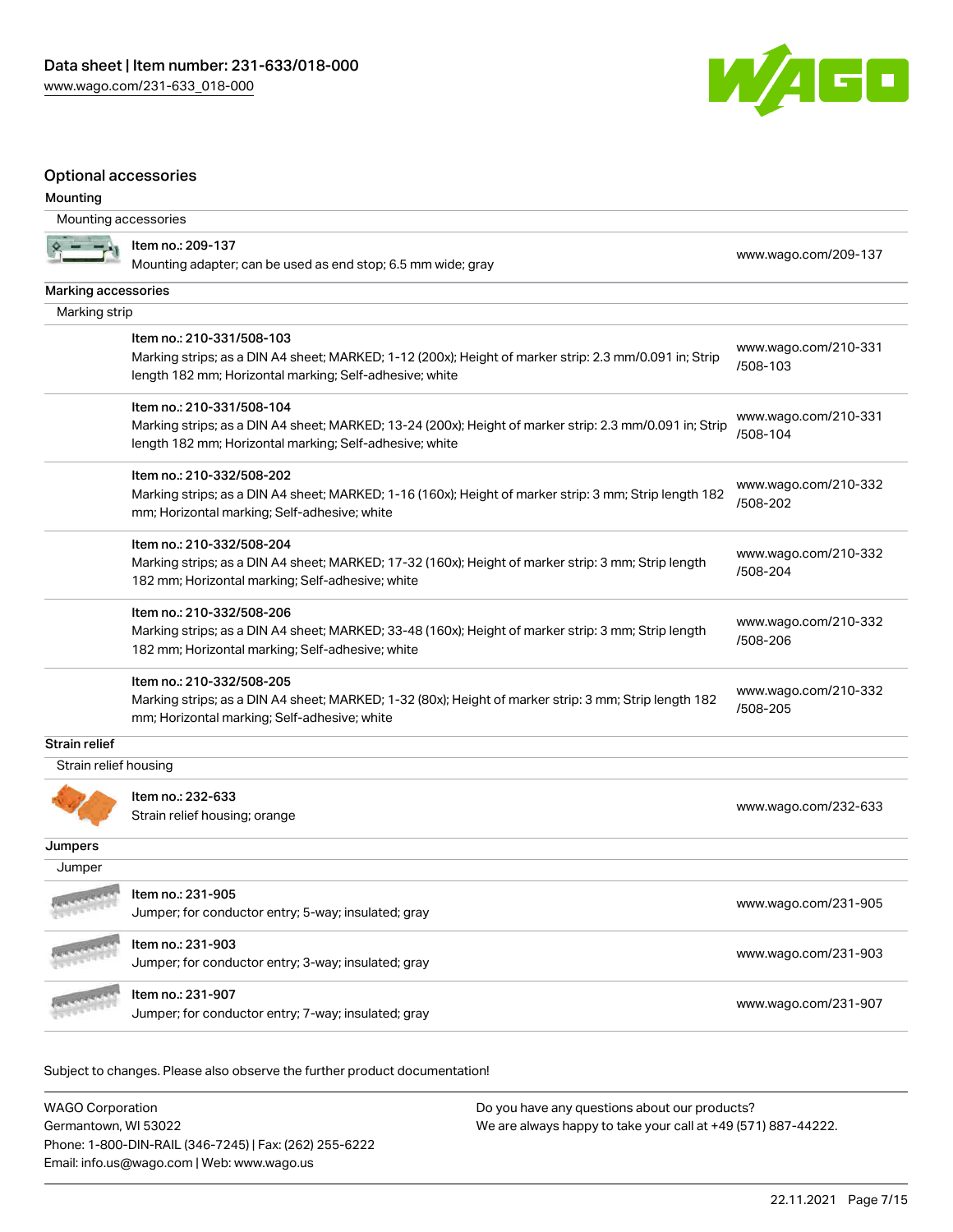[www.wago.com/231-633\\_018-000](http://www.wago.com/231-633_018-000)



|                   | Item no.: 231-910                                                                                  | www.wago.com/231-910 |
|-------------------|----------------------------------------------------------------------------------------------------|----------------------|
|                   | Jumper; for conductor entry; 10-way; insulated; gray                                               |                      |
|                   | Item no.: 231-902                                                                                  |                      |
|                   | Jumper; for conductor entry; 2-way; insulated; gray                                                | www.wago.com/231-902 |
| Cover             |                                                                                                    |                      |
| Cover             |                                                                                                    |                      |
|                   | Item no.: 231-669                                                                                  |                      |
|                   | Lockout caps; for covering unused clamping units; orange                                           | www.wago.com/231-669 |
| Mounting adapter  |                                                                                                    |                      |
|                   | Mounting accessories                                                                               |                      |
|                   | Item no.: 209-148                                                                                  |                      |
|                   | Multi mounting adapter; for DIN-35 rail; 25 mm wide; gray                                          | www.wago.com/209-148 |
|                   |                                                                                                    |                      |
| Insulations stops |                                                                                                    |                      |
| Insulation stop   |                                                                                                    |                      |
|                   |                                                                                                    |                      |
|                   | Item no.: 231-672                                                                                  | www.wago.com/231-672 |
|                   | Insulation stop; 0.75 - 1 mm <sup>2</sup> ; dark gray                                              |                      |
|                   |                                                                                                    |                      |
|                   | Item no.: 231-670                                                                                  | www.wago.com/231-670 |
| wa                | Insulation stop; 0.08-0.2 mm <sup>2</sup> / 0.2 mm <sup>2</sup> "s"; white                         |                      |
|                   |                                                                                                    |                      |
|                   | Item no.: 231-671                                                                                  | www.wago.com/231-671 |
| LEEL              | Insulation stop; 0.25 - 0.5 mm <sup>2</sup> ; light gray                                           |                      |
| Ferrules          |                                                                                                    |                      |
| Ferrule           |                                                                                                    |                      |
|                   | Item no.: 216-101                                                                                  |                      |
|                   | Ferrule; Sleeve for 0.5 mm <sup>2</sup> / AWG 22; uninsulated; electro-tin plated; silver-colored  | www.wago.com/216-101 |
|                   | Item no.: 216-104                                                                                  |                      |
|                   | Ferrule; Sleeve for 1.5 mm <sup>2</sup> / AWG 16; uninsulated; electro-tin plated; silver-colored  | www.wago.com/216-104 |
|                   | Item no.: 216-106                                                                                  |                      |
|                   | Ferrule; Sleeve for 2.5 mm <sup>2</sup> / AWG 14; uninsulated; electro-tin plated; silver-colored  | www.wago.com/216-106 |
|                   | Item no.: 216-102                                                                                  |                      |
|                   | Ferrule; Sleeve for 0.75 mm <sup>2</sup> / AWG 20; uninsulated; electro-tin plated; silver-colored | www.wago.com/216-102 |
|                   |                                                                                                    |                      |
|                   | Item no.: 216-103                                                                                  | www.wago.com/216-103 |
|                   | Ferrule; Sleeve for 1 mm <sup>2</sup> / AWG 18; uninsulated; electro-tin plated                    |                      |
|                   | Item no.: 216-123                                                                                  |                      |
|                   |                                                                                                    |                      |

WAGO Corporation Germantown, WI 53022 Phone: 1-800-DIN-RAIL (346-7245) | Fax: (262) 255-6222 Email: info.us@wago.com | Web: www.wago.us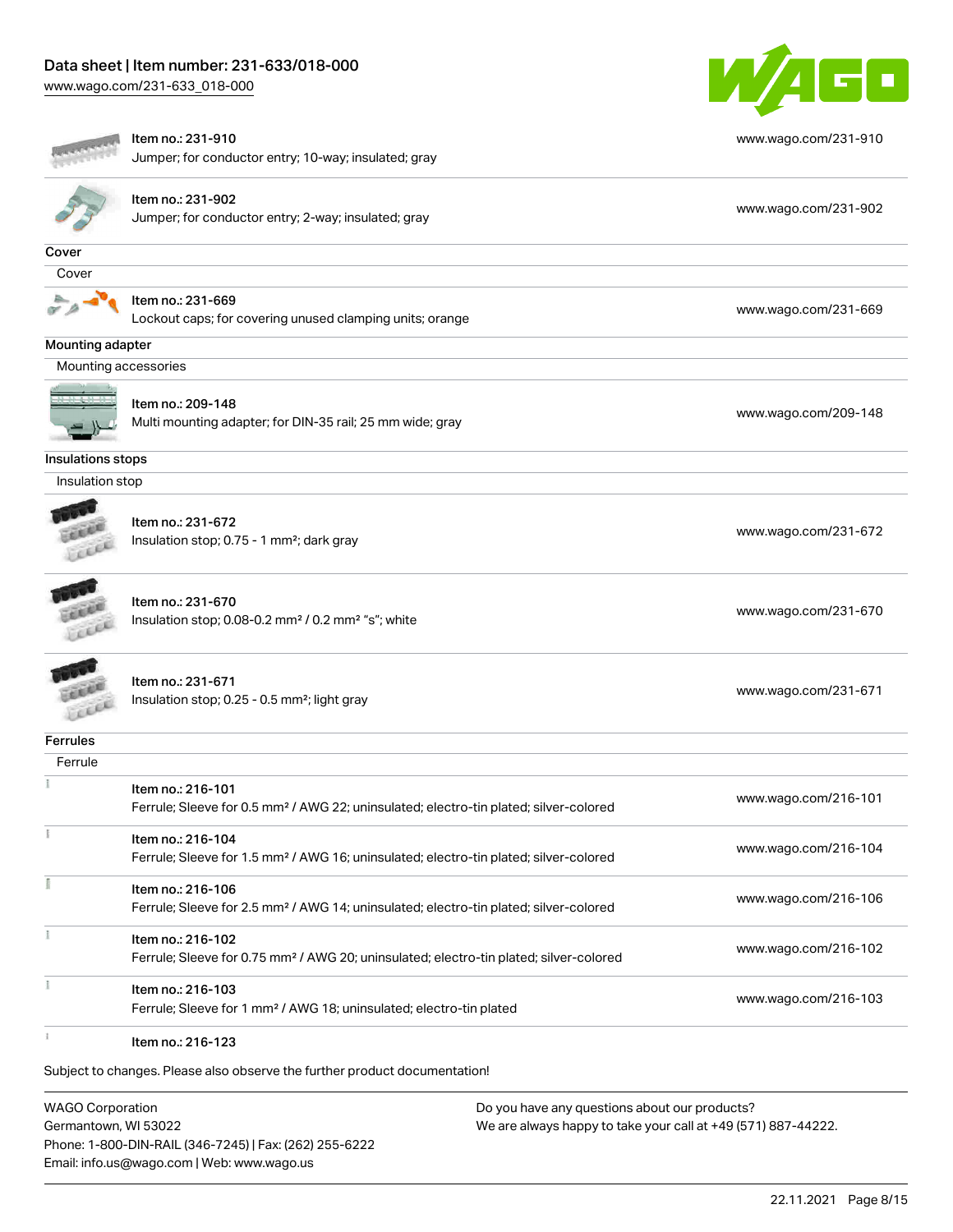

Ferrule; Sleeve for 1 mm² / AWG 18; uninsulated; electro-tin plated; silver-colored [www.wago.com/216-123](http://www.wago.com/216-123)  $\mathbf i$ Item no.: 216-122 Ferrule; Sleeve for 0.75 mm² / AWG 20; uninsulated; electro-tin plated; silver-colored [www.wago.com/216-122](http://www.wago.com/216-122) Item no.: 216-124 Ferrule; Sleeve for 1.5 mm<sup>2</sup> / AWG 16; uninsulated; electro-tin plated [www.wago.com/216-124](http://www.wago.com/216-124) Item no.: 216-142 Ferrule; Sleeve for 0.75 mm<sup>2</sup> / 18 AWG; uninsulated; electro-tin plated; electrolytic copper; gastight [www.wago.com/216-142](http://www.wago.com/216-142) crimped; acc. to DIN 46228, Part 1/08.92 Item no.: 216-132 Ferrule; Sleeve for 0.34 mm² / AWG 24; uninsulated; electro-tin plated [www.wago.com/216-132](http://www.wago.com/216-132) Item no.: 216-121 Ferrule; Sleeve for 0.5 mm² / AWG 22; uninsulated; electro-tin plated; silver-colored [www.wago.com/216-121](http://www.wago.com/216-121) Item no.: 216-143 Ferrule; Sleeve for 1 mm² / AWG 18; uninsulated; electro-tin plated; electrolytic copper; gastight [www.wago.com/216-143](http://www.wago.com/216-143) crimped; acc. to DIN 46228, Part 1/08.92 Item no.: 216-131 Ferrule; Sleeve for 0.25 mm² / AWG 24; uninsulated; electro-tin plated; silver-colored [www.wago.com/216-131](http://www.wago.com/216-131) Item no.: 216-141 Ferrule; Sleeve for 0.5 mm² / 20 AWG; uninsulated; electro-tin plated; electrolytic copper; gastight [www.wago.com/216-141](http://www.wago.com/216-141) crimped; acc. to DIN 46228, Part 1/08.92 Item no.: 216-152 Ferrule; Sleeve for 0.34 mm² / AWG 24; uninsulated; electro-tin plated [www.wago.com/216-152](http://www.wago.com/216-152) Item no.: 216-203 Ferrule; Sleeve for 1 mm² / AWG 18; insulated; electro-tin plated; red [www.wago.com/216-203](http://www.wago.com/216-203) Item no.: 216-202 Ferrule; Sleeve for 0.75 mm² / 18 AWG; insulated; electro-tin plated; gray [www.wago.com/216-202](http://www.wago.com/216-202) Item no.: 216-151 Ferrule; Sleeve for 0.25 mm² / AWG 24; uninsulated; electro-tin plated [www.wago.com/216-151](http://www.wago.com/216-151) Item no.: 216-204 Ferrule; Sleeve for 1.5 mm² / AWG 16; insulated; electro-tin plated; black [www.wago.com/216-204](http://www.wago.com/216-204) Item no.: 216-144 Ferrule; Sleeve for 1.5 mm² / AWG 16; uninsulated; electro-tin plated; electrolytic copper; gastight [www.wago.com/216-144](http://www.wago.com/216-144) crimped; acc. to DIN 46228, Part 1/08.92; silver-colored Item no.: 216-201 Ferrule; Sleeve for 0.5 mm² / 20 AWG; insulated; electro-tin plated; white [www.wago.com/216-201](http://www.wago.com/216-201) Item no.: 216-223 Ferrule; Sleeve for 1 mm² / AWG 18; insulated; electro-tin plated; red [www.wago.com/216-223](http://www.wago.com/216-223) Item no.: 216-241 Ferrule; Sleeve for 0.5 mm² / 20 AWG; insulated; electro-tin plated; electrolytic copper; gastight [www.wago.com/216-241](http://www.wago.com/216-241).<br>Subject to changes. Please also observe the further product documentation!

WAGO Corporation Germantown, WI 53022 Phone: 1-800-DIN-RAIL (346-7245) | Fax: (262) 255-6222 Email: info.us@wago.com | Web: www.wago.us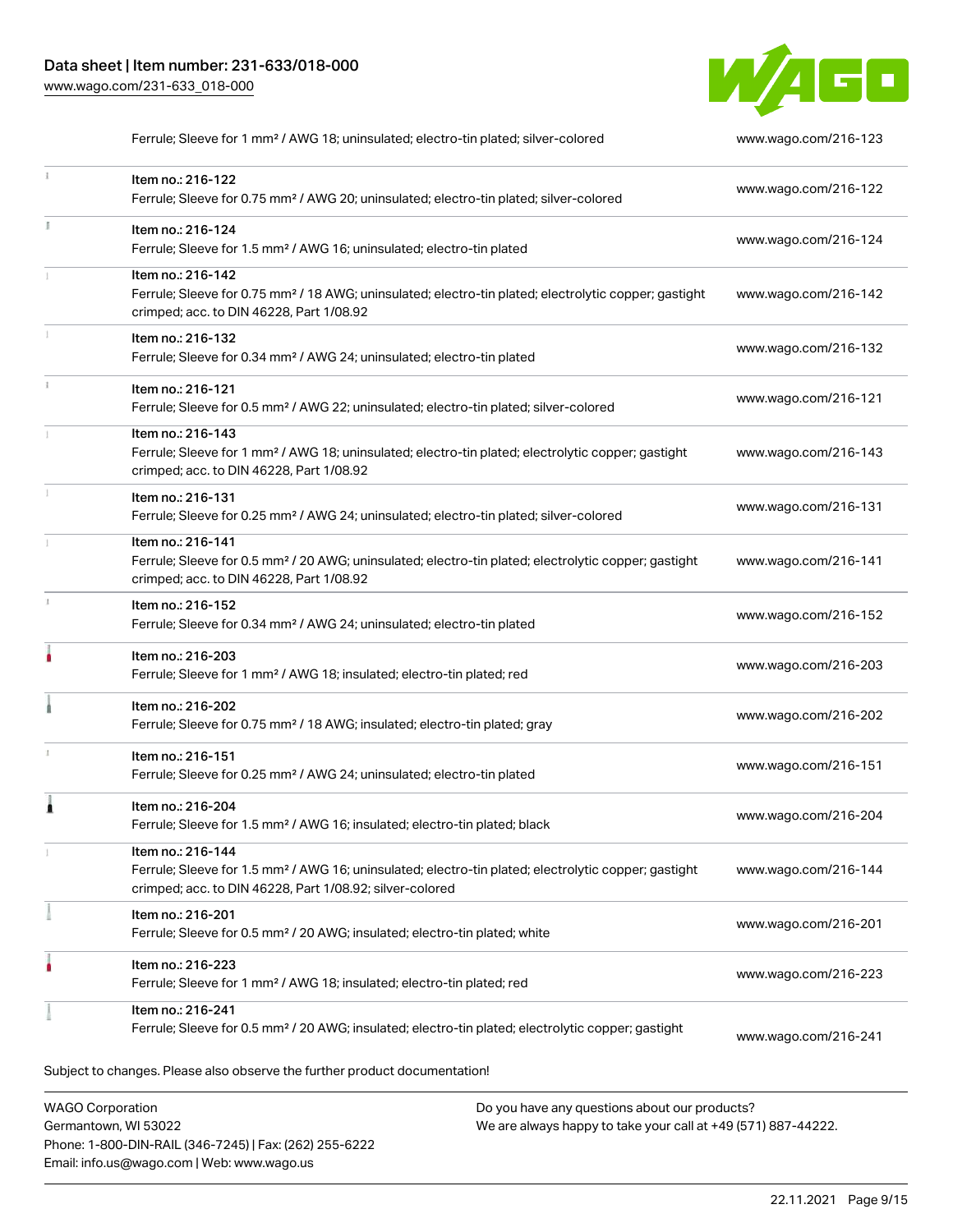## Data sheet | Item number: 231-633/018-000

Phone: 1-800-DIN-RAIL (346-7245) | Fax: (262) 255-6222

Email: info.us@wago.com | Web: www.wago.us

[www.wago.com/231-633\\_018-000](http://www.wago.com/231-633_018-000)



crimped; acc. to DIN 46228, Part 4/09.90; white

|                         | Item no.: 216-242<br>Ferrule; Sleeve for 0.75 mm <sup>2</sup> / 18 AWG; insulated; electro-tin plated; electrolytic copper; gastight                                                                    |                                                               | www.wago.com/216-242 |
|-------------------------|---------------------------------------------------------------------------------------------------------------------------------------------------------------------------------------------------------|---------------------------------------------------------------|----------------------|
|                         | crimped; acc. to DIN 46228, Part 4/09.90; gray                                                                                                                                                          |                                                               |                      |
|                         | Item no.: 216-222<br>Ferrule; Sleeve for 0.75 mm <sup>2</sup> / 18 AWG; insulated; electro-tin plated; gray                                                                                             |                                                               | www.wago.com/216-222 |
|                         | Item no.: 216-221<br>Ferrule; Sleeve for 0.5 mm <sup>2</sup> / 20 AWG; insulated; electro-tin plated; white                                                                                             |                                                               | www.wago.com/216-221 |
| Â                       | Item no.: 216-224<br>Ferrule; Sleeve for 1.5 mm <sup>2</sup> / AWG 16; insulated; electro-tin plated; black                                                                                             |                                                               | www.wago.com/216-224 |
|                         | Item no.: 216-243<br>Ferrule; Sleeve for 1 mm <sup>2</sup> / AWG 18; insulated; electro-tin plated; electrolytic copper; gastight crimped; www.wago.com/216-243<br>acc. to DIN 46228, Part 4/09.90; red |                                                               |                      |
| Â                       | Item no.: 216-244<br>Ferrule; Sleeve for 1.5 mm <sup>2</sup> / AWG 16; insulated; electro-tin plated; electrolytic copper; gastight<br>crimped; acc. to DIN 46228, Part 4/09.90; black                  |                                                               | www.wago.com/216-244 |
|                         | Item no.: 216-263<br>Ferrule; Sleeve for 1 mm <sup>2</sup> / AWG 18; insulated; electro-tin plated; electrolytic copper; gastight crimped; www.wago.com/216-263<br>acc. to DIN 46228, Part 4/09.90; red |                                                               |                      |
| Â                       | Item no.: 216-264<br>Ferrule; Sleeve for 1.5 mm <sup>2</sup> / AWG 16; insulated; electro-tin plated; electrolytic copper; gastight<br>crimped; acc. to DIN 46228, Part 4/09.90; black                  |                                                               | www.wago.com/216-264 |
| Â                       | Item no.: 216-284<br>Ferrule; Sleeve for 1.5 mm <sup>2</sup> / AWG 16; insulated; electro-tin plated; electrolytic copper; gastight<br>crimped; acc. to DIN 46228, Part 4/09.90; black                  |                                                               | www.wago.com/216-284 |
|                         | Item no.: 216-262<br>Ferrule; Sleeve for 0.75 mm <sup>2</sup> / 18 AWG; insulated; electro-tin plated; electrolytic copper; gastight<br>crimped; acc. to DIN 46228, Part 4/09.90; gray                  |                                                               | www.wago.com/216-262 |
|                         | Item no.: 216-301<br>Ferrule; Sleeve for 0.25 mm <sup>2</sup> / AWG 24; insulated; electro-tin plated; yellow                                                                                           |                                                               | www.wago.com/216-301 |
|                         | Item no.: 216-321<br>Ferrule; Sleeve for 0.25 mm <sup>2</sup> / AWG 24; insulated; electro-tin plated; yellow                                                                                           |                                                               | www.wago.com/216-321 |
|                         | Item no.: 216-322<br>Ferrule; Sleeve for 0.34 mm <sup>2</sup> / 22 AWG; insulated; electro-tin plated; green                                                                                            |                                                               | www.wago.com/216-322 |
| ۸                       | Item no.: 216-302<br>Ferrule; Sleeve for 0.34 mm <sup>2</sup> / 22 AWG; insulated; electro-tin plated; light turquoise                                                                                  |                                                               | www.wago.com/216-302 |
| <b>Tools</b>            |                                                                                                                                                                                                         |                                                               |                      |
| Operating tool          |                                                                                                                                                                                                         |                                                               |                      |
|                         | Item no.: 209-130                                                                                                                                                                                       |                                                               | www.wago.com/209-130 |
|                         | Operating tool; suitable for 264, 280 and 281 Series; 1-way; of insulating material; white                                                                                                              |                                                               |                      |
|                         | Item no.: 209-132<br>Operating tool; for connecting comb-style jumper bar; 2-way; of insulating material                                                                                                |                                                               | www.wago.com/209-132 |
|                         | Subject to changes. Please also observe the further product documentation!                                                                                                                              |                                                               |                      |
| <b>WAGO Corporation</b> |                                                                                                                                                                                                         | Do you have any questions about our products?                 |                      |
| Germantown, WI 53022    |                                                                                                                                                                                                         | We are always happy to take your call at +49 (571) 887-44222. |                      |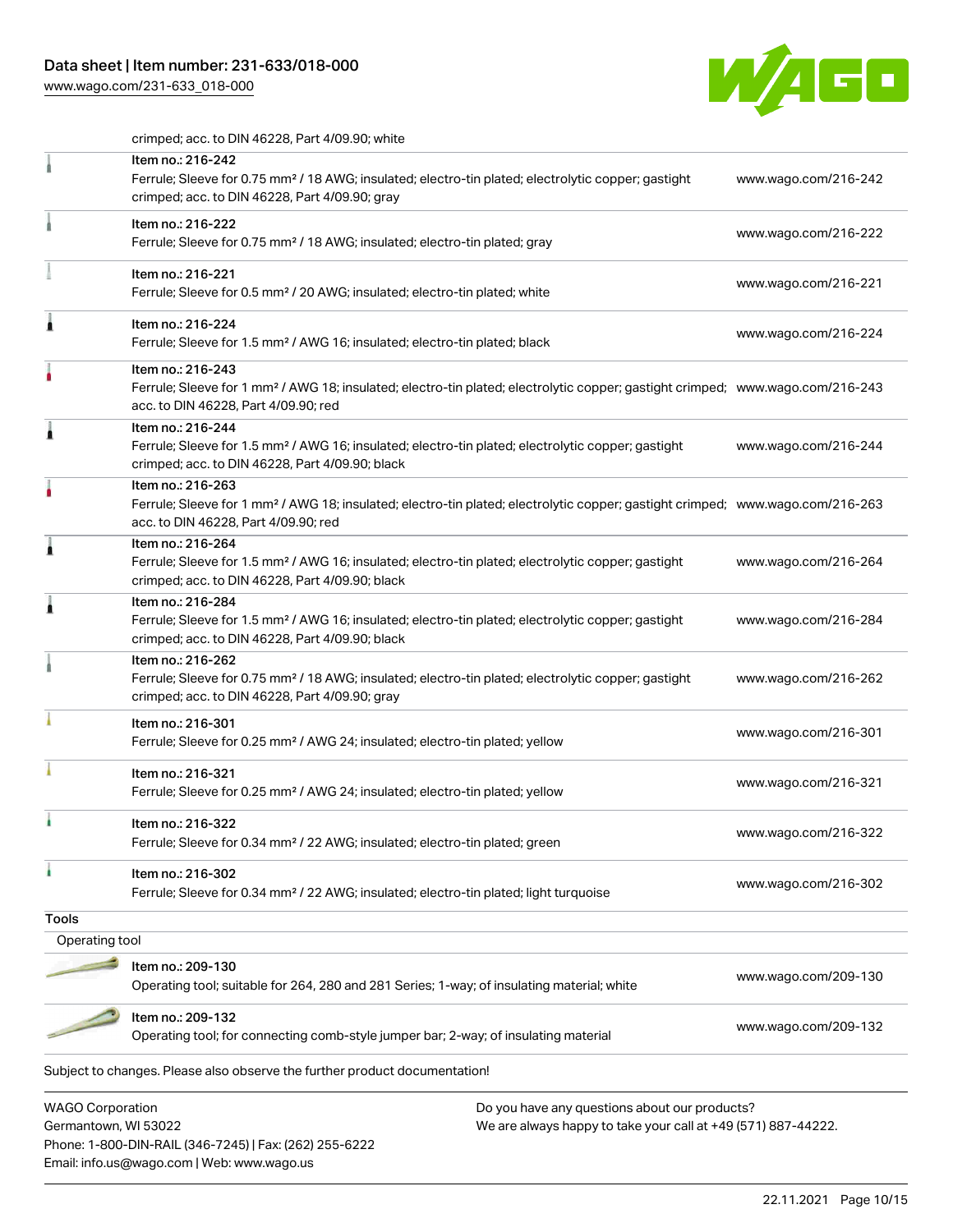

|        | Item no.: 231-159                                                                           | www.wago.com/231-159 |  |
|--------|---------------------------------------------------------------------------------------------|----------------------|--|
|        | Operating tool; natural                                                                     |                      |  |
|        | Item no.: 210-250                                                                           | www.wago.com/210-250 |  |
|        | Operating tool; for MCS MINI & MIDI with CAGE CLAMP® connection; red                        |                      |  |
|        | Item no.: 231-231                                                                           |                      |  |
|        | Combination operating tool; red                                                             | www.wago.com/231-231 |  |
|        | Item no.: 210-657                                                                           | www.wago.com/210-657 |  |
|        | Operating tool; Blade: 3.5 x 0.5 mm; with a partially insulated shaft; short; multicoloured |                      |  |
|        | Item no.: 210-720                                                                           | www.wago.com/210-720 |  |
|        | Operating tool; Blade: 3.5 x 0.5 mm; with a partially insulated shaft; multicoloured        |                      |  |
|        | Item no.: 231-131                                                                           |                      |  |
|        | Operating tool; made of insulating material; 1-way; loose; white                            | www.wago.com/231-131 |  |
|        |                                                                                             |                      |  |
|        | Item no.: 231-291                                                                           | www.wago.com/231-291 |  |
|        | Operating tool; made of insulating material; 1-way; loose; red                              |                      |  |
|        | Item no.: 280-432                                                                           | www.wago.com/280-432 |  |
|        | Operating tool; made of insulating material; 2-way; white                                   |                      |  |
|        | Item no.: 280-434                                                                           | www.wago.com/280-434 |  |
|        | Operating tool; made of insulating material; 4-way                                          |                      |  |
|        | Item no.: 280-437                                                                           | www.wago.com/280-437 |  |
|        | Operating tool; made of insulating material; 7-way                                          |                      |  |
|        | Item no.: 280-440                                                                           | www.wago.com/280-440 |  |
|        | Operating tool; made of insulating material; 10-way                                         |                      |  |
|        | Item no.: 280-435                                                                           |                      |  |
|        | Operating tool; made of insulating material; 5-way; gray                                    | www.wago.com/280-435 |  |
|        | Item no.: 280-436                                                                           | www.wago.com/280-436 |  |
|        | Operating tool; made of insulating material; 6-way                                          |                      |  |
|        | Item no.: 280-438                                                                           | www.wago.com/280-438 |  |
|        | Operating tool; made of insulating material; 8-way                                          |                      |  |
|        | Item no.: 280-433                                                                           | www.wago.com/280-433 |  |
|        | Operating tool; made of insulating material; 3-way                                          |                      |  |
| Coding |                                                                                             |                      |  |
| Coding |                                                                                             |                      |  |

Subject to changes. Please also observe the further product documentation!

WAGO Corporation Germantown, WI 53022 Phone: 1-800-DIN-RAIL (346-7245) | Fax: (262) 255-6222 Email: info.us@wago.com | Web: www.wago.us Do you have any questions about our products? We are always happy to take your call at +49 (571) 887-44222.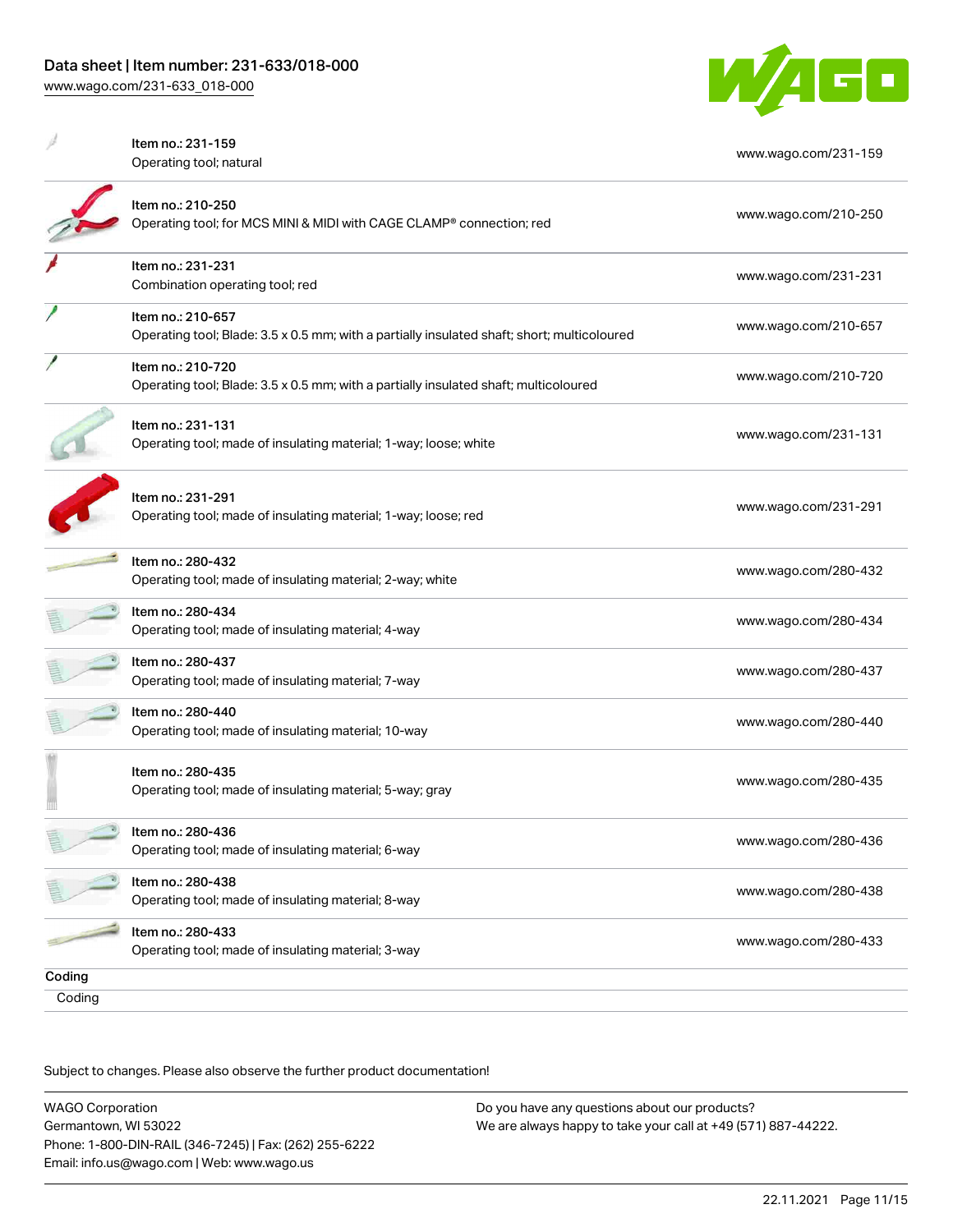

[www.wago.com/231-129](http://www.wago.com/231-129)

Item no.: 231-129 Coding key; snap-on type; light gray

| <b>Downloads</b>                                                                                                                                                 |            |               |          |
|------------------------------------------------------------------------------------------------------------------------------------------------------------------|------------|---------------|----------|
| <b>Documentation</b>                                                                                                                                             |            |               |          |
| <b>Additional Information</b>                                                                                                                                    |            |               |          |
| Technical explanations                                                                                                                                           | 2019 Apr 3 | pdf<br>2.0 MB | Download |
|                                                                                                                                                                  |            |               |          |
| <b>CAD files</b>                                                                                                                                                 |            |               |          |
| CAD data                                                                                                                                                         |            |               |          |
| 2D/3D Models 231-633/018-000                                                                                                                                     |            | <b>URL</b>    | Download |
| <b>CAE</b> data                                                                                                                                                  |            |               |          |
| EPLAN Data Portal 231-633/018-000                                                                                                                                |            | URL           | Download |
| ZUKEN Portal 231-633/018-000                                                                                                                                     |            | <b>URL</b>    | Download |
| EPLAN Data Portal 231-633/018-000                                                                                                                                |            | <b>URL</b>    | Download |
|                                                                                                                                                                  |            |               |          |
| <b>Environmental Product Compliance</b>                                                                                                                          |            |               |          |
| Compliance Search                                                                                                                                                |            |               |          |
| Environmental Product Compliance 231-633/018-000                                                                                                                 |            | <b>URL</b>    | Download |
| 1-conductor male connector; CAGE CLAMP <sup>®</sup> ; 2.5 mm <sup>2</sup> ; Pin spacing 5.08 mm; 3-pole;<br>Snap-in mounting feet; 2,50 mm <sup>2</sup> ; orange |            |               |          |

#### Installation Notes

Subject to changes. Please also observe the further product documentation!

WAGO Corporation Germantown, WI 53022 Phone: 1-800-DIN-RAIL (346-7245) | Fax: (262) 255-6222 Email: info.us@wago.com | Web: www.wago.us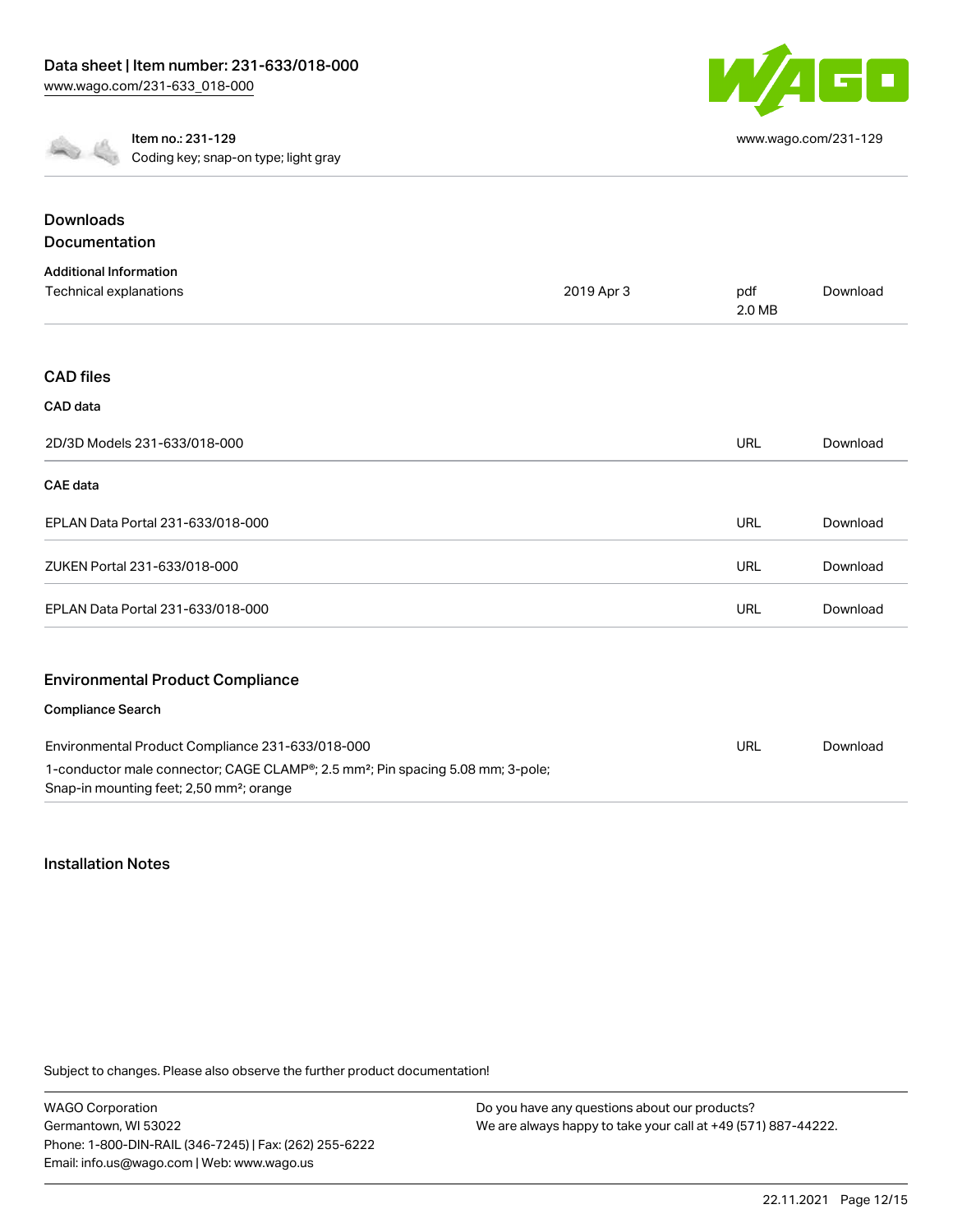



Inserting a conductor via 3.5 mm screwdriver – CAGE CLAMP® actuation parallel to conductor entry.



Inserting a conductor via 3.5 mm screwdriver – CAGE CLAMP® actuation perpendicular to conductor entry.



Inserting a conductor into CAGE CLAMP® unit via operating lever (231-291).



Inserting a conductor via operating tool.

#### Coding



Coding a male header – fitting coding key(s).

Subject to changes. Please also observe the further product documentation!

WAGO Corporation Germantown, WI 53022 Phone: 1-800-DIN-RAIL (346-7245) | Fax: (262) 255-6222 Email: info.us@wago.com | Web: www.wago.us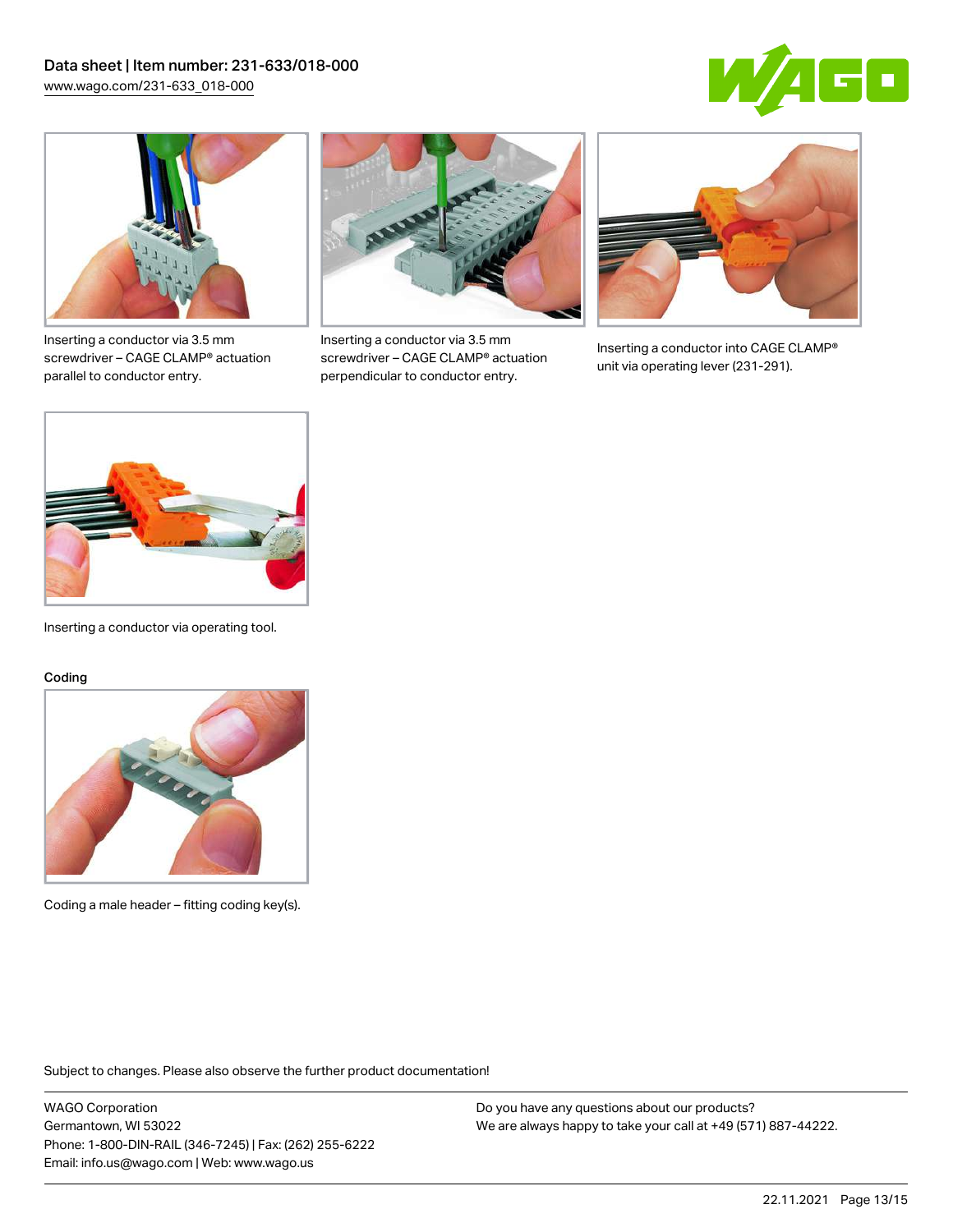



Testing – female connector with CAGE CLAMP®

Integrated test ports for testing perpendicular to conductor entry via 2 or 2.3 mm Ø test plug

Installation



Male connector with strain relief plate



Strain relief housing shown with a male connector equipped with CAGE CLAMP®

Marking

Subject to changes. Please also observe the further product documentation!

WAGO Corporation Germantown, WI 53022 Phone: 1-800-DIN-RAIL (346-7245) | Fax: (262) 255-6222 Email: info.us@wago.com | Web: www.wago.us